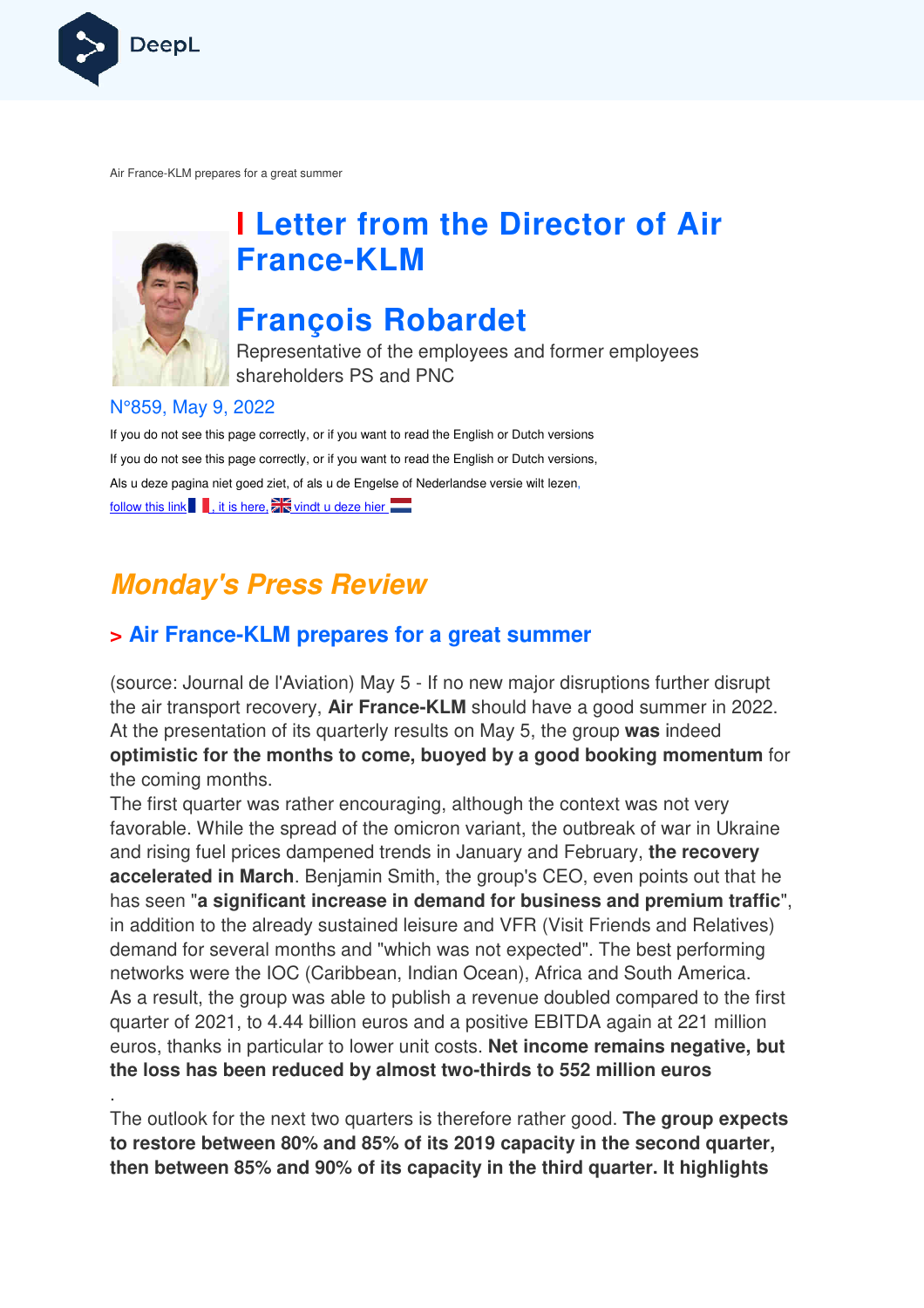**the case of Transavia, which is expected to exceed its 2019 supply over both periods**. Summer demand will also have a beneficial effect on yields, which should be at a higher level than in 2019 (it has already recovered this level on mediumhaul). On the other hand, the group has deferred the increase in fuel prices on its long-haul fares.

In financial terms, **the operating result should return to breakeven in the second quarter** (compared to a loss of 350 million euros in the first quarter) **and become clearly positive in the third.** 

**The cargo business continues to do well but is starting to show signs of weakness**, as IATA also pointed out this week. While capacity is up 10.7% thanks to increased bunker capacity, traffic is down 14.9%. With global supply still under pressure and the closure of Russian airspace affecting routes to northern Asia, yields remain strong, partially offsetting the lower load factor. Compared to 2019, revenues (910 million euros, up 6.4% at constant fuel and exchange rates) are thus still 66% higher

**Transavia** is also a separate business, benefiting fully from the demand for leisure flights. The group's low-cost airline **has increased its capacity fivefold and its traffic sixfold compared to the first quarter of 2021** (affected by the confinements in France and the Netherlands), **returning to a capacity and load factor close to those of 2019**. Here too, yield has improved significantly, with a beneficial effect on unit revenues.

Finally, **the maintenance business is slowly recovering**. Its revenues rose by 33.6%, driven by the gradual return to service of the Air France and KLM fleets, but also a 15.1% recovery in external revenues, which the group interprets as a sign of recovery in the sector.

#### **My comment: Air** France-KLM group airlines' recovery is underway

.

.

Notably, Air France-KLM Group beat its earnings forecast (and analysts' forecasts) for Q1 2022.

### **> Air France-KLM continues its recovery, KLM repays part of its public aid**

(Dutch media source) May 6 - In their coverage of Air France-KLM's results, **the Dutch media focus on KLM's repayment of €311 million in state aid**, presented by KLM CEO Pieter Elbers as "an incredibly important step" that indicates "the worst is behind us." The airline hopes to repay more of the state aid this year

**The group** reported a net loss of 552 million euros, compared with a loss of 1.4 billion euros in the first quarter of 2021, and **beat the average analyst forecast of**  a loss of 580 million euros. **KLM reported an operating profit of 3 million euros,**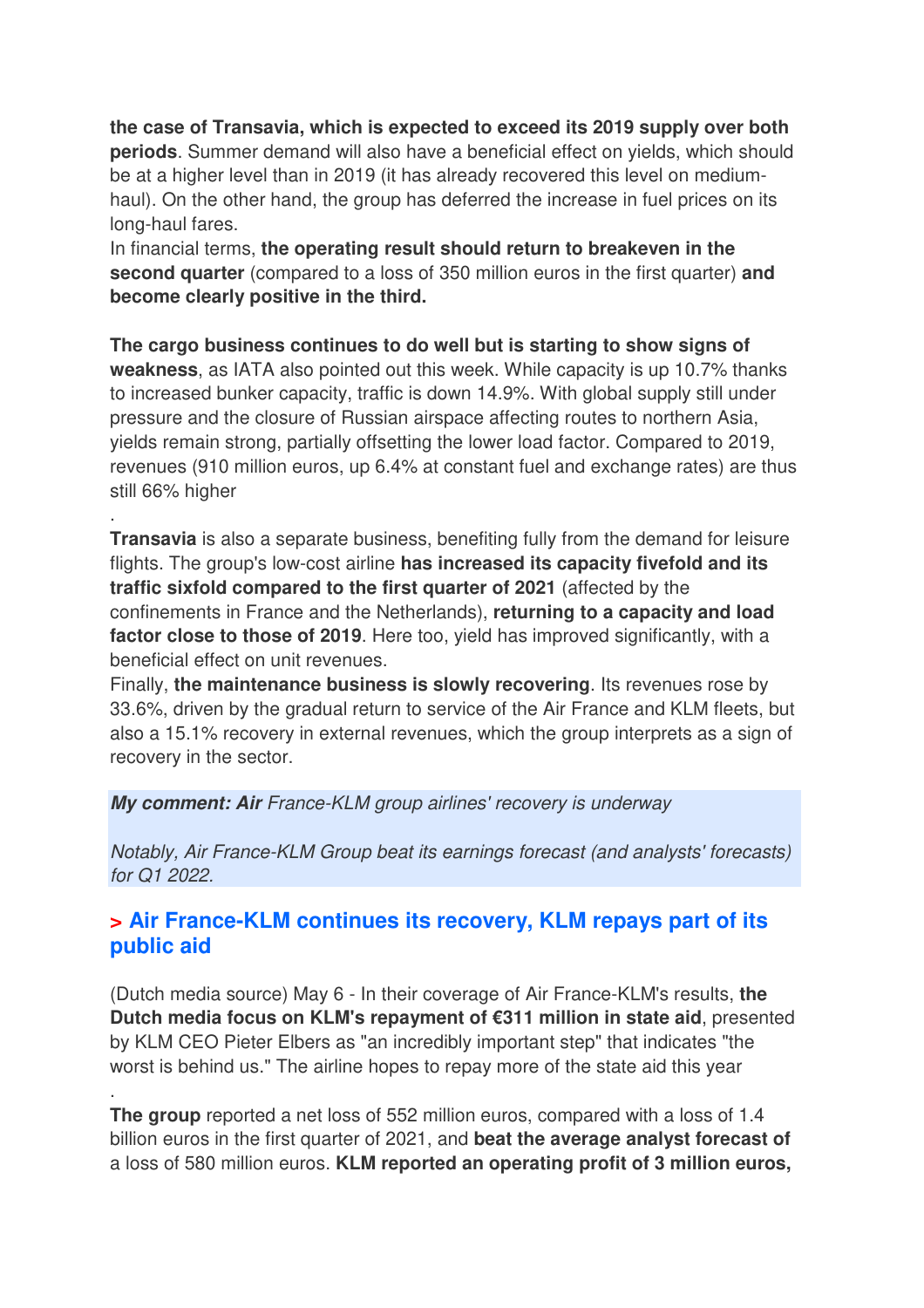**and Air France an operating loss of 363 million euros. KLM received 140 million euros in NOW aid during the quarter**. Transavia posted an operating loss of 92 million euros, but expects to operate at higher than 2019 capacity during the summer. The group's operating result was a loss of 350 million euros. (...)

Asked directly about KLM being held back by Air France, **Elbers explained** that he did not see it that way, pointing out **that both airlines are improving their results, "which is very important for the group as a whole.**" Asked about Schiphol's plans to reduce peak flight movements, Elbers says the recovery is causing growing pains for Schiphol, adding that Schiphol's plan is "premature." He insists that discussions need to take place on how to solve the problems, and briefly touches on the issue of increased charges at the airport.

## **> IAG expects to return to profit in the second quarter**

(Air Journal source) May 7 -- British Airways' parent company **IAG** said Friday it expects its operating profit to be profitable from the second quarter onward, and to remain so for the full year. IAG reported a narrow operating loss for the first quarter. The airline group - home to British Airways, Iberia and Vueling, among others - said demand was recovering strongly and in line with the company's expectations. IAG said it saw no significant effect of the war in Ukraine on travel demand during the period. Premium leisure continued to be its best-performing segment and business travel was at its highest level since the start of the pandemic, IAG said

The company **said its operating loss was €731 million versus an operating loss of €1.08 billion for the first quarter of 2021**. This reflects normal seasonality, the effect of the Omicron variant, as well as costs associated with ramping up operations, IAG said. Operating loss before exceptional items was 754 million euros compared to a loss of 1.14 billion euros in the previous year. Revenue was **3.44 billion euros** compared to 968 million euros the previous year. Passenger capacity in the period was 65% of the first quarter of 2019, before the pandemic.

 $\left( \ldots \right)$ 

.

The company estimates that passenger capacity for the second quarter should be at 80% of 2019 levels, rising to 85% in the third quarter. In the fourth quarter, the company expects capacity to be at 90% of 2019, resulting in full-year capacity of approximately 80% of 2019 levels. It expects its North Atlantic capacity to be fully restored in the third quarter.

### **> Lufthansa Group expects a record summer**

(source: Journal de l'Aviation) May 6 - "Crisis management was yesterday. We are once again shaping the future," announced Carsten Spohr. **The chairman of the Lufthansa Group was very confident for the coming months, especially for**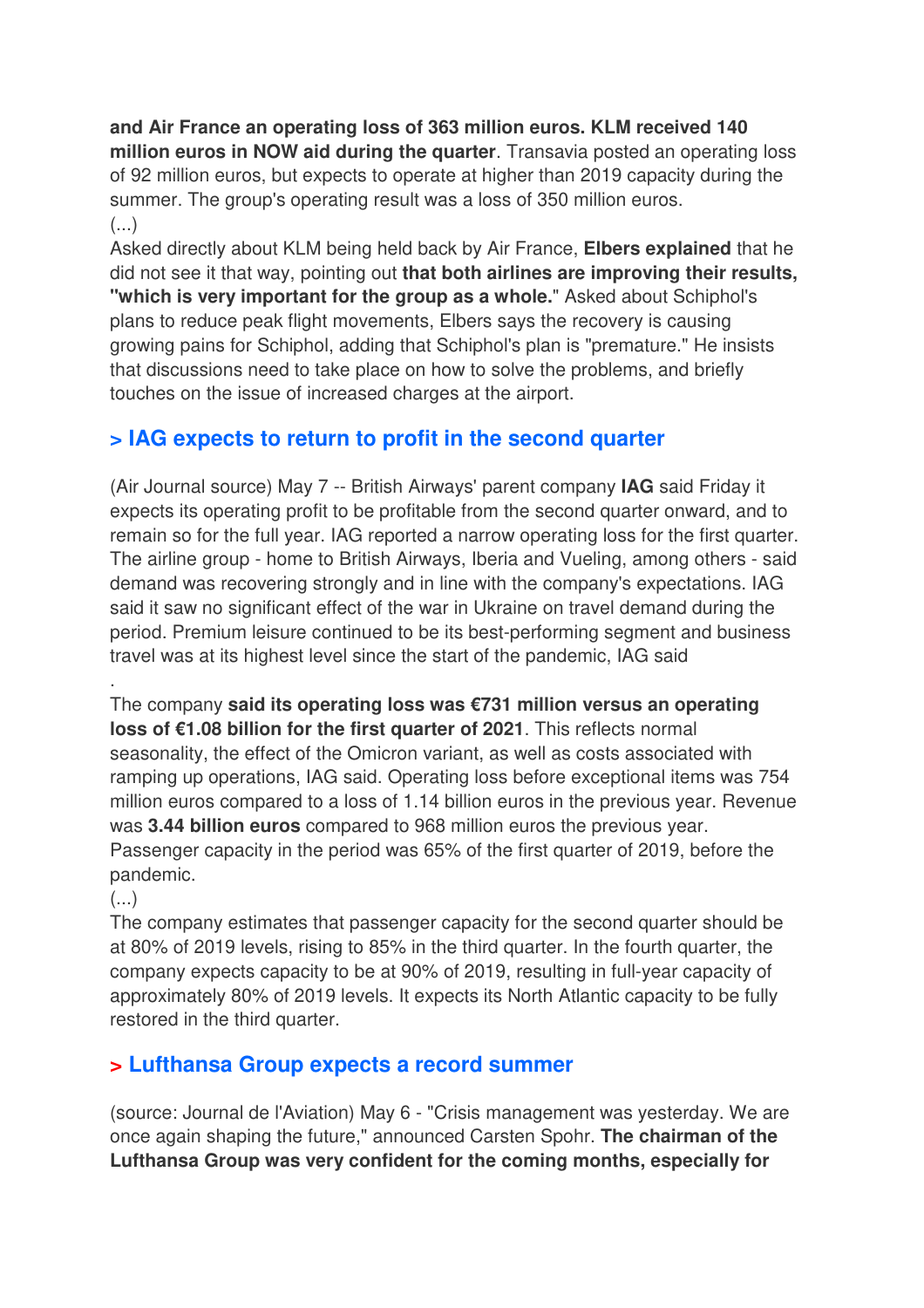#### **the summer, which is expected to be record-breaking, despite the threat of rising fuel prices.**

 If the first quarter started slowly because of the omicron variant, demand quickly returned and March was rather solid for the group. Revenues **doubled compared to 2021 (to 5.36 billion euros),** the EBIT loss was halved (to -591 million euros) and **the loss was also almost halved (to -584 million euros),** while cash flow became positive again.

While it has re-established its entire pre-crisis network, the **group has seen a solid recovery in bookings, with** last week's bookings exceeding their 2019 level, as passengers begin to plan their trips further in advance. This puts bookings at 80% of their 2019 level, despite still limited capacity. In the first quarter, they were at 57% of their 2019 level, but they are expected to rise rapidly in the coming weeks to an average of 75% in the second quarter and then 85% in the third quarter (when Eurowings will see its bookings exceed their 2019 level)

Lufthansa will continue to monitor its capacity and pricing policy. **Carsten Spohr explains that the group has been very disciplined in this respect throughout the crisis, withdrawing more aircraft from service than its competitors and reintroducing capacity in a more measured way, in** order to protect its fares. This will continue, especially since the increase in fuel prices cannot be fully offset by the cost reductions generated by the major restructuring of operations and will have to be partially passed on in ticket prices

**The cargo business continues to break record after record**. The sanctions against Russia have put further pressure on global capacity, although more cargo space is available. As a result, the division again increased its EBIT by 57% to EUR 495 million. The group points out that yields have increased by 136% since the beginning of the crisis.

**My comment:** A comparison of the operating results between the three European majors shows that the Air France-KLM group has lost the least in the first quarter of 2022.

#### In terms of operating income

.

.

- . the Lufthansa group is at -584 million euros (-10.9% of revenues)
- . the IAG group is at -731 million euros (-21.3% of revenues)
- . the Air France-KLM group is at -363 million euros (-13.4% of revenues)

### **> Decarbonized aviation: Air France achieves a 50% reduction in CO2 emissions on two flights**

(source Air & Cosmos) May 5 - **Air France manages to reduce CO2 emissions by 50% on two flights**. This performance was achieved by combining a series of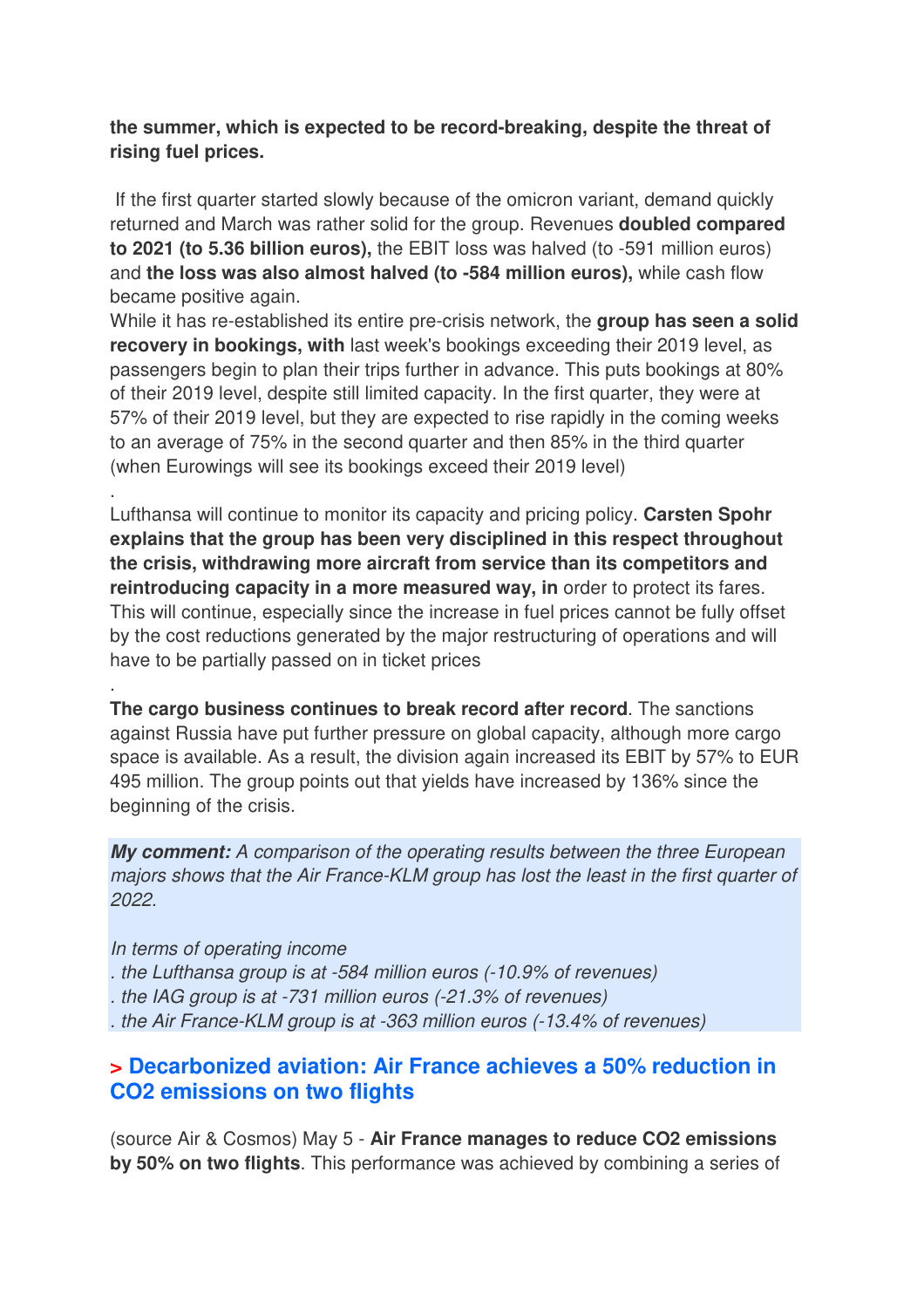good practices, both in-flight and pre-flight, on an Airbus A350 between Paris CDG and Montreal and on an Airbus A220 between Paris CDG and Lisbon. On April 13, Air France launched "Air France ACT", a program presenting its new decarbonization trajectory aiming for -30% CO2 emissions per passenger-kilometer by 2030 compared to 2019, i.e. -12% of total emissions. To illustrate the ways in which it can achieve this objective, Air France has implemented a series of environmental actions on two flights from Paris-CDG, to Montreal on 3 May in an Airbus A350, and to Lisbon on 4 May in an Airbus A220. On these two flights, by combining a number of environmental initiatives, Air France has managed to reduce CO2 emissions by 50%

**To achieve this, Air France implemented a series of measures before and during the flight**. Before the flight, Air France has developed a communication campaign inviting passengers to limit the volume and weight of baggage carried. In order to limit food waste, they were also encouraged to pre-select their meals so as to load only the necessary products. In the lounges, Air France has proposed a more sustainable, local and seasonal catering offer, using eco-responsible materials. **On the ground, Air France has carried out all its operations in 100% electric mode**: electric push-back of the aircraft, transport of crews by electric bus between their base and the aircraft's parking area, autonomous baggage tractor, electric transport of cargo

.

.

.

**For the flight part, Air France used the Airbus A350 and the Airbus A220, new generation aircraft that emit up to 25% less CO2 than older aircraft**. In addition, the French airline used SAF (sustainable aviation fuel) produced by TotalEnergies, for 16% to Montreal and 30% to Lisbon. **The use of SAF on these two flights resulted in a 90% reduction in lifecycle CO2 emissions, above the industry average of 80%**. For both flights, **the pilots also applied "eco-piloting" techniques** (a single engine started during taxiing, use of on-board innovations for tactical trajectory optimization, optimization of climb and descent). In addition, Air France has used more sustainable catering equipment on board (lighter newgeneration meal car, recycled and recyclable trays, tableware made from bagasse, wooden cutlery and sticks, cardboard cups, no more individual plastic bottles). Air France has also applied selective sorting on board (plastics, juice cartons and cans) and has proposed more sustainable catering, entirely prepared in France

**The whole project was part of the "Skyteam sustainable flight challenge", an initiative aimed at stimulating and encouraging innovation by inviting the alliance's member airlines to carry out the most eco-responsible flights possible between May 1 and 14, 2022.**

**My comment:** Sixteen Skyteam member airlines are participating in this challenge to demonstrate the feasibility of a 30% reduction in CO2 emissions (target 2030).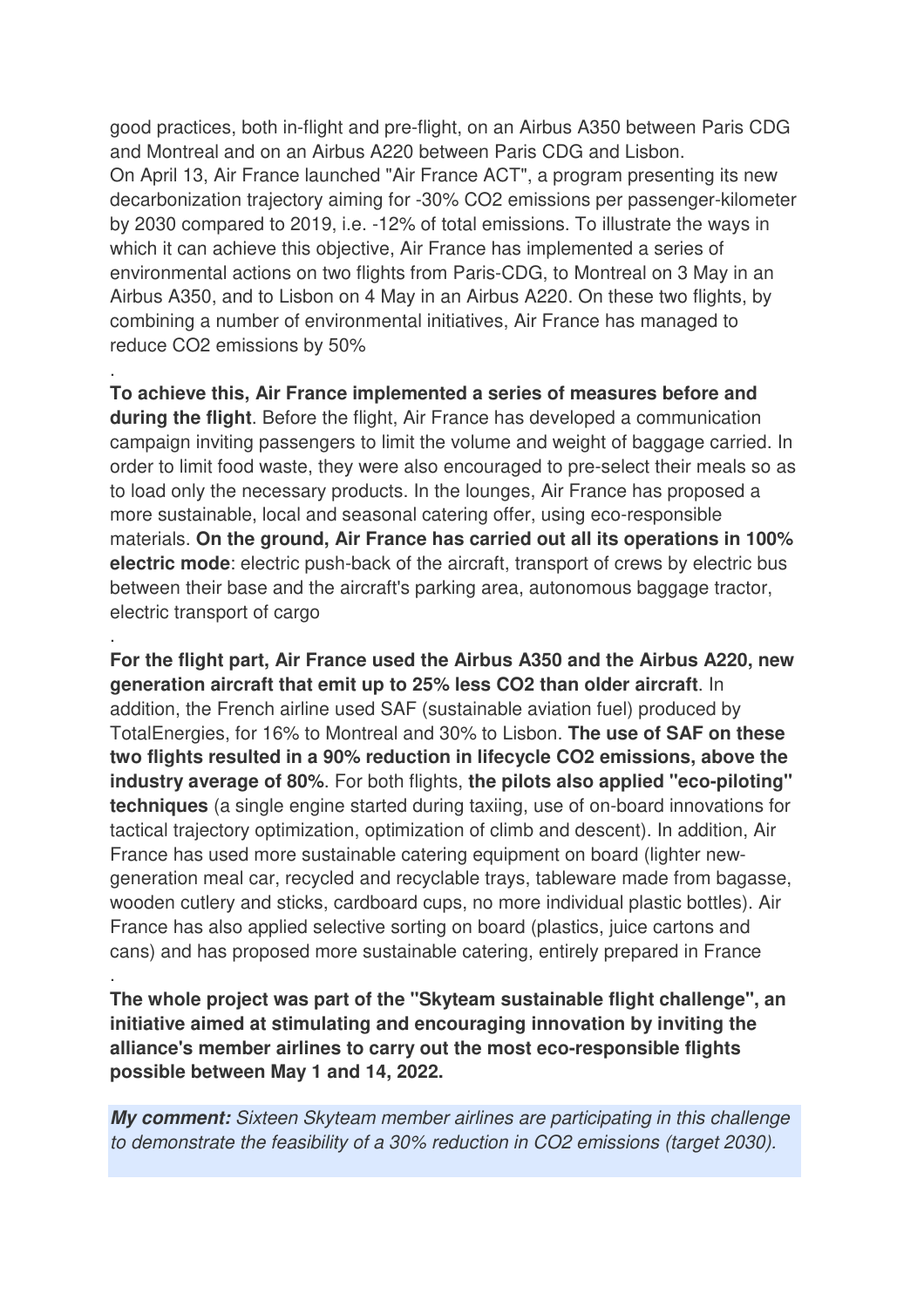Air France with the two flights mentioned, KLM with the flight of a Boeing 787-10 between Amsterdam and Edmonton in Canada, have managed to reduce CO2 emissions by 50%.

They used between 16% and 39% of sustainable aviation fuel. The challenge in the coming months will be to convince suppliers of this type of fuel to produce it in sufficient quantities for all fleets.

#### **> easyJet forced to sell fewer seats on some flights due to staff shortages**

(source BFMTV) May 9 - Like most airlines on the planet, **easyJet is facing a shortage of flight crews and pilots** while traffic is definitely on the rise again (85% of 2019 levels).

To avoid having to cancel flights, easyJet has opted for an original approach: sell 6 seats less on some flights operated by Airbus A319 from Great Britain. Specifically, **60 of its 92 A319s with 156 seats are affected**

. **This will allow the company to reduce the number of flight attendants from 4 to 3 on the flights concerned. Indeed, the legislation requires one flight attendant for every 50 passengers. With 150 seats occupied, the company must fly 3 cabin crew against 4 usually.** 

 $\left(\ldots\right)$ 

.

**IAG, which also operates Vueling and Iberia, warned a few days ago that it does not have enough staff to cope with the increase in capacity.** 

 The International Air Transport Association (IATA) has expressed its concern that the lack of resources in airports and aircraft must be resolved in order to avoid breaking the travel demand of consumers.

**My comment:** It is mainly the British airlines that are affected by the shortage of stewardesses and stewards, especially because of the Brexit.

For detailed explanations, read again my comment on the opening by British Airways of a base in Madrid in my Letter n°837.

### **> Ill-equipped to face the recovery, the European airline industry is worried about the summer**

(source AFP) May 6 - **Endless queues, planes stuck on runways and even cancelled flights: the airline industry**, ankylosed by two years of pandemic and facing a surge in demand, **fears a disastrous summer scenario**

Was the spring break a dress rehearsal for even greater chaos? Evidence has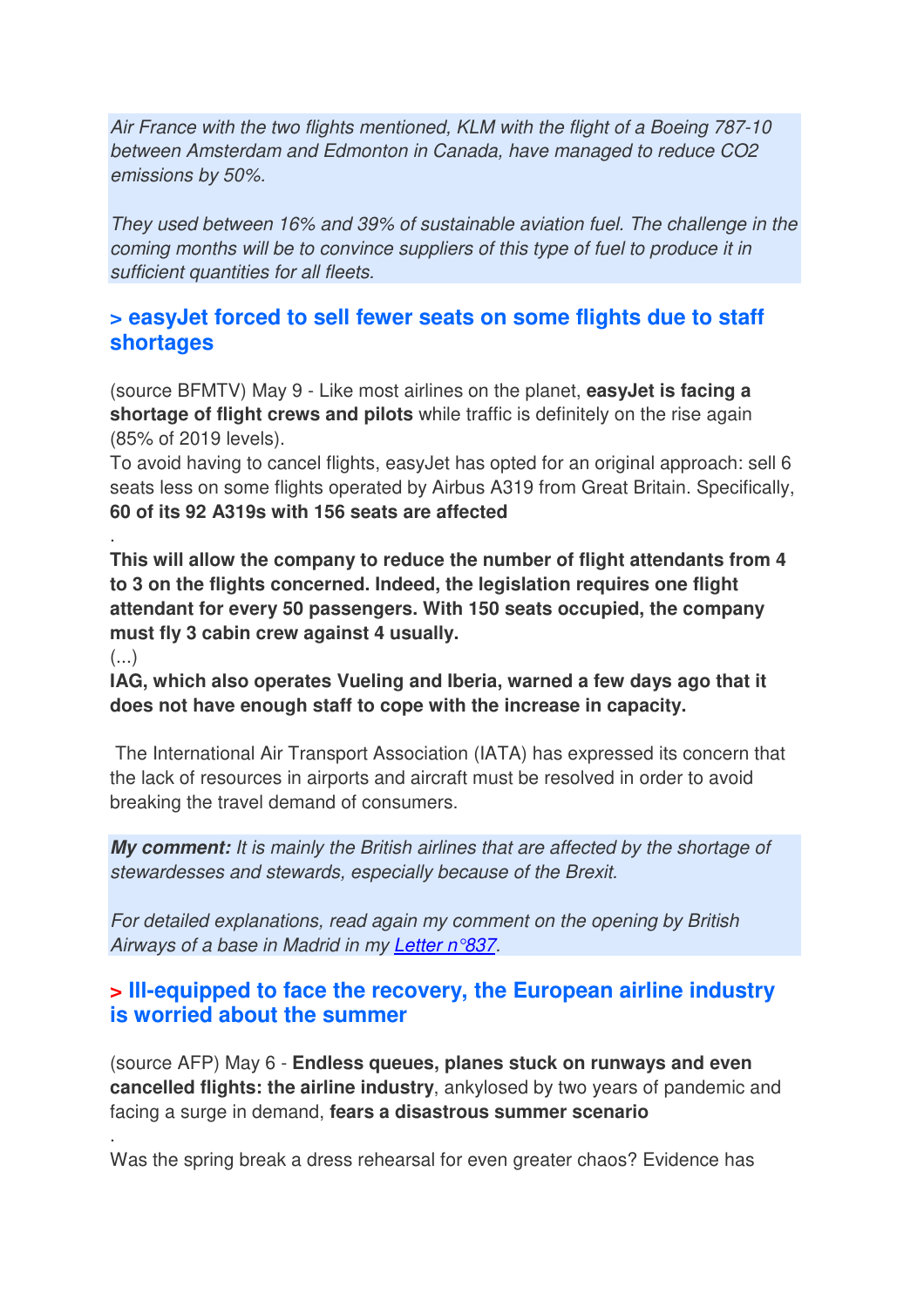been mounting in recent weeks of airport gridlock in Europe, which like North America and unlike Asia has cancelled most Covid-19-related travel restrictions. The appetite for travel that had been suppressed for two years has finally been released. Eurocontrol counted at the end of April a number of flights equivalent to 83% of the level of the same period in 2019, despite the war in Ukraine, the oil shock and inflation. **For the summer, the European air traffic monitoring body is forecasting up to 95% of the 2019 level,** while companies are reporting massive bookings

**But the airports no longer seem to be sized to cope**: the airline KLM was forced last weekend to cancel dozens of flights to and from Amsterdam-Schiphol, overwhelmed by heavy crowds and Lufthansa had to give up more than a hundred flights around Easter at Frankfurt airport.

 $\left(\ldots\right)$ 

.

"It's **now a matter of re-hiring, in a very tight labor market across Europe,**" added Jankovec [the director general of ACI Europe, the main association of European airports], **noting that "it's impossible to make adjustments overnight given the security accreditation processes and the time needed for training," which can take up to 16 weeks**.

 $\left( \ldots \right)$ 

The entire sector is experiencing "operational difficulties", summarized Air France-KLM CEO Benjamin Smith on Thursday.

(...  $\lambda$ 

Also on arrival, **the passage to the border police at Roissy, the main point of entry into France, creates long queues, which "is unbearable for passengers," said the CEO of ADP to AFP.** 

 "We are fighting like lions for this," said Augustin de Romanet, while acknowledging that "the Ministry of the Interior had strong constraints" in terms of staffing.

**My comment:** The scenario described here seems unavoidable.

The most astute airlines (such as Air France-KLM) have already taken this issue into account by adjusting their flight schedules and recommending that passengers anticipate their arrival at the airport.

## **> Nigeria: airlines cancel suspension of operations**

(source AFP) May 9 - **Nigerian airlines are abandoning the suspension of their activities initially planned for Monday because of soaring kerosene prices**, the Association of Nigerian Airlines (AON) announced.

The AON had initially announced on Friday the suspension of domestic flights on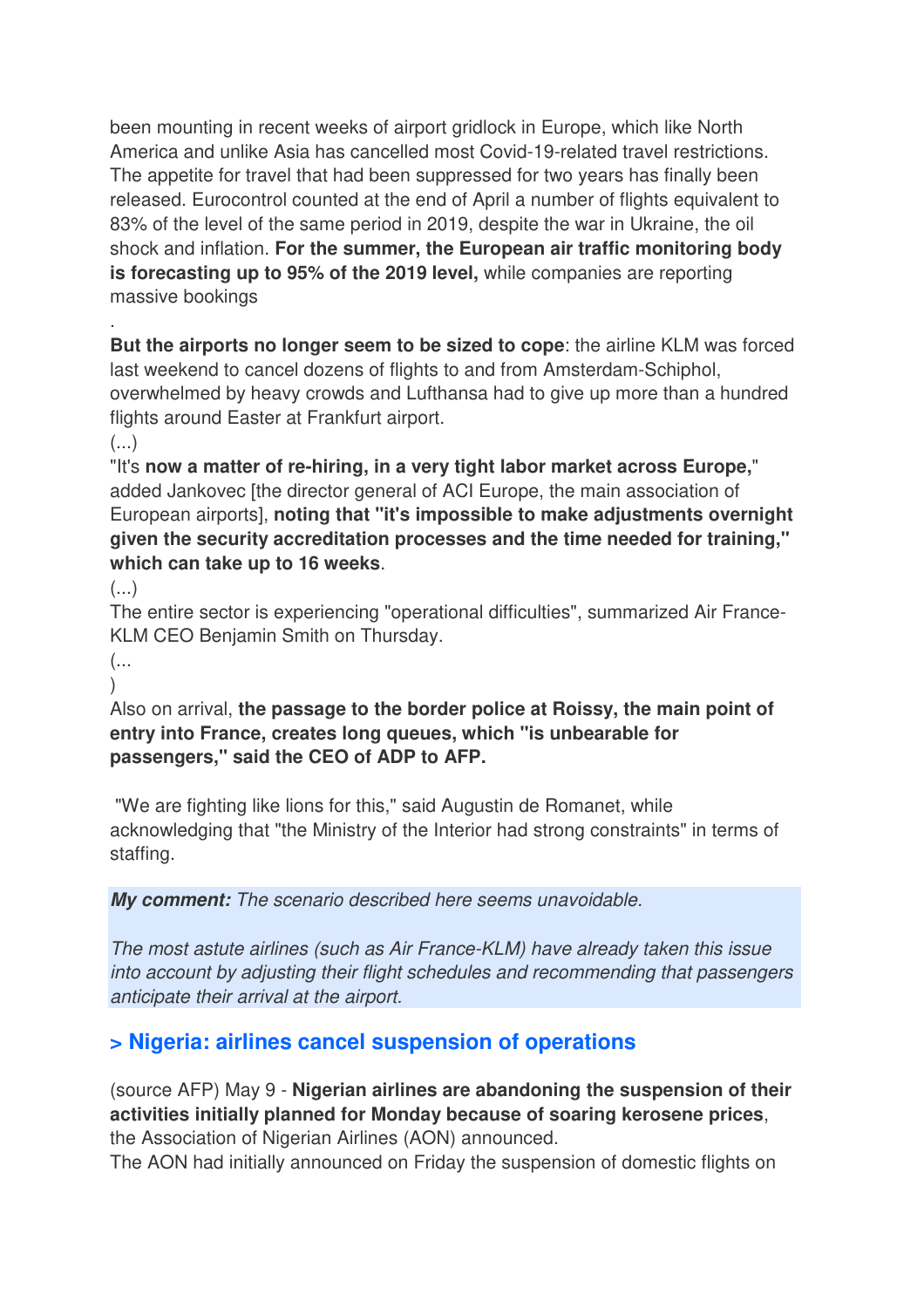Monday and "until further notice" due to the surge in the price of JetA1 kerosene, whose price per liter has almost quadrupled.

After receiving "numerous calls from the highest levels of government promising to intervene urgently (in the face of) the astronomical and ever-increasing cost of JetA1", the AON said in a statement issued on Sunday - which AFP had access to on Monday - lifting "for the time being" the suspension of domestic flights.  $\left( \ldots \right)$ 

**Since the invasion of Ukraine by Russia at the end of February and the sanctions imposed in the wake of Moscow, world oil prices have soared, causing a surge in fuel prices in many countries.** 



Jet Fuel & Crude Oil Price (\$/barrel



**My comment:** The possibility of airlines suspending operations due to a surge in the price of kerosene may seem surprising.

The price of a barrel of oil (Brent) has increased during the health crisis, but without reaching records.

The graph above provides a beginning of explanation. Since May 2015, there has been a close correlation between the evolution of the price of oil and that of kerosene.

This has not been the case since the start of the war in Ukraine. If, since the beginning of the year, the price of oil has risen from \$75 to \$110 per barrel (+50%), the price of kerosene has, over the same period, risen from \$80 to \$175, an increase of nearly 100%.

According to some experts, the stockpiling of kerosene by the armed forces is at the origin of this price surge.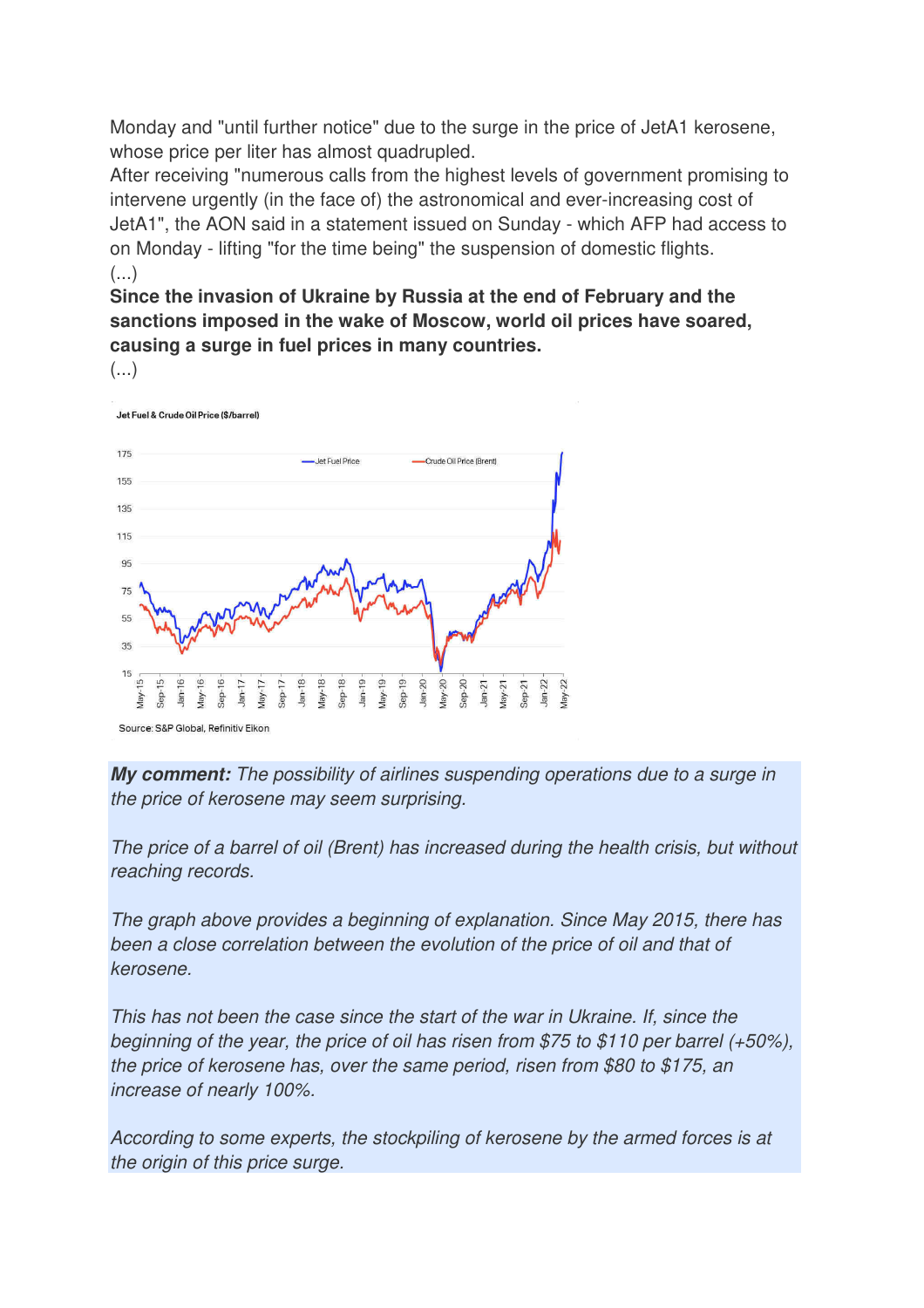For airlines, the impact is all the greater because the hedges used to reduce the effects of price variations are based on the price of oil, not kerosene. The reason is simple: the volumes of kerosene sold are much lower than the volumes of oil traded, so there are few institutions willing to hedge changes in kerosene prices.

## **End of the press review**

#### **> Air France-KLM Annual General Meeting on Tuesday, May 24, 2022**

**The Air France-KLM Annual General Meeting will be held on Tuesday, May 24, 2022 at the Hilton Hotel in Roissy**. For the first time since 2019, it will be held in person. It will be broadcast live via webcast on the Group's website.

All the documents relating to the Annual General Meeting are available on the Air France-KLM Group website, on the Shareholders page, under the heading Annual General Meeting. This includes the resolutions that will be submitted to the vote of the shareholders.

As in previous years, **I suggest that those of you who are shareholders of the Air France-KLM Group give me your proxy**.

I have published Flash n°95 on how to proceed.

#### **> Advice for employees and former employees who are shareholders**

You will find on my navigaction site the modalities of access to the managers' sites.

To avoid forgetting to change your contact information each time you change your postal address, **I advise you to enter a personal e-mail address**. It will be used for all correspondence with the management organizations.

Keep all the documents related to your Air France-KLM shares in one place: all the letters you receive from the different managers, Natixis, Société Générale, your personal financial institution if you bought your shares through it.

## **> My comments on the Air France-KLM share price trend**

**Air France-KLM shares** closed at **3.860 euros** on Monday 9 May. **It is down this week by -0.85%.** The good results of the Air France-KLM Group were undoubtedly overshadowed by the announcements of the strong increase in the price of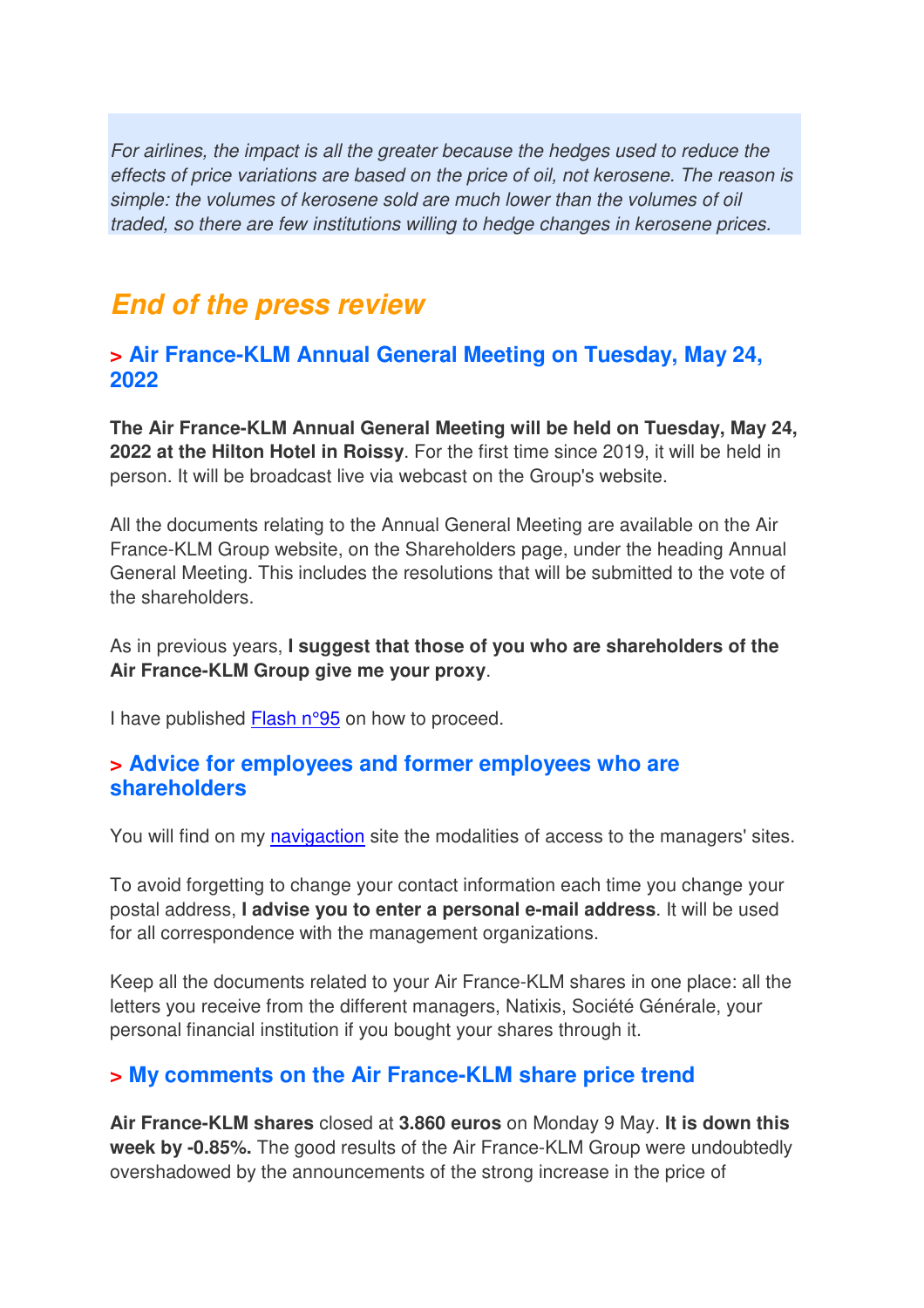kerosene and the lack of staff in airports for the summer season.

#### **It had fallen to €3.295 in early March.**

Before the coronavirus epidemic, Air France-KLM shares were at €9.93.





**Since March 2021, Air France-KLM's share price has evolved in much the same way as that of its two main European competitors,** the Lufthansa and IAG groups.

However, there has been a divergence since the beginning of the year. Lufthansa's share price is performing better than Air France-KLM's, probably because the recapitalization of Air France-KLM is taking so long.

IAG's share price is down sharply. The high level of debt of the Anglo-Spanish group is highlighted by analysts.

**The analysts' average (consensus) for AF-KLM shares is 3.26 euros**. The highest price target is 5.50 euros, the lowest 1.30 euros. You can find the details of the analyst consensus on my blog. I do not take into account the opinions of analysts prior to the beginning of the health crisis.

**Brent crude oil** (North Sea) is **down this week by \$3 to \$106**.

#### **Since mid-February, it has been yo-yoing between \$100 and \$120.**

At the beginning of March, Brent had reached \$132, close to its record of \$150 (in 2008).

At the end of October 2020, it was at a low of \$37.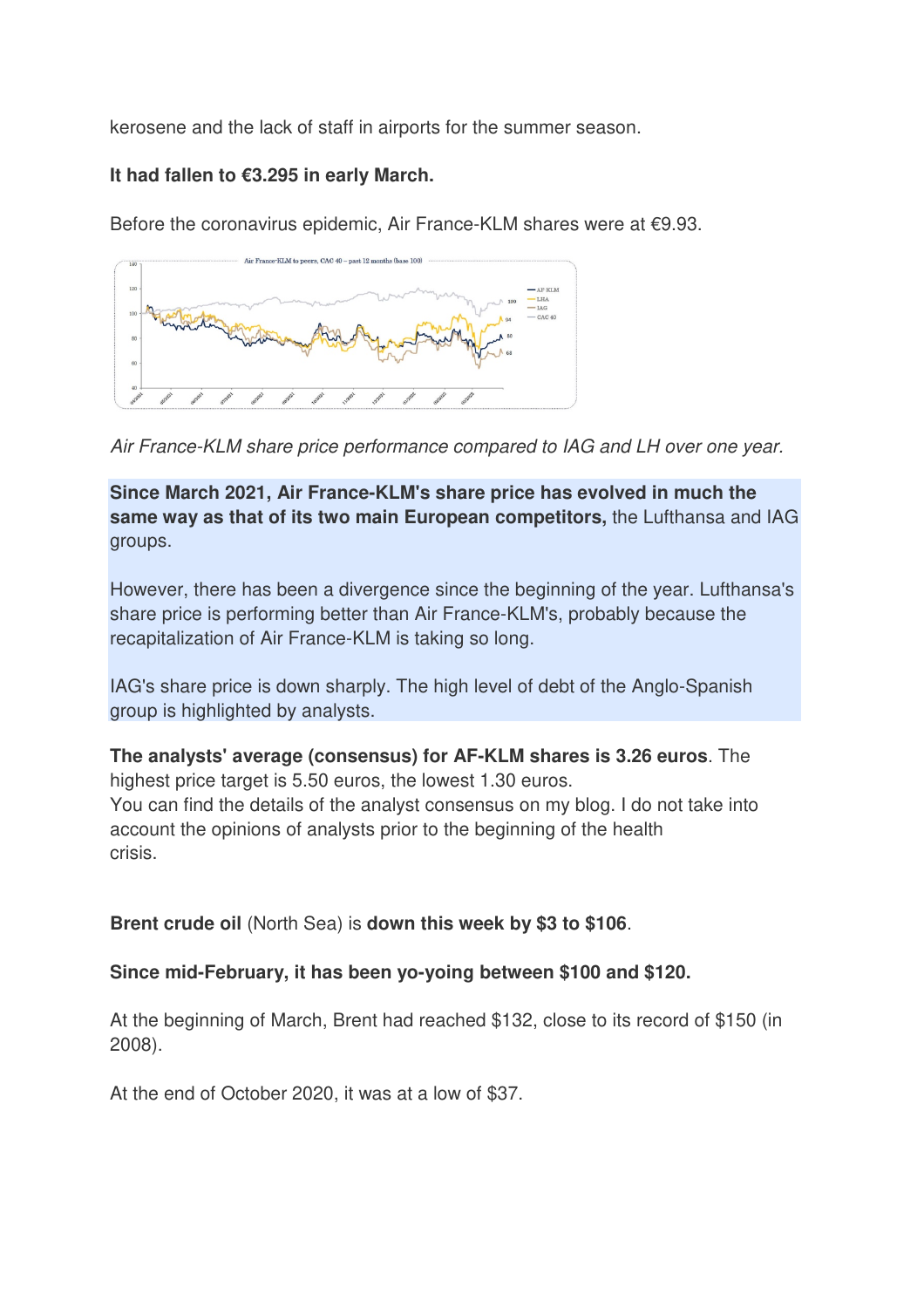

Evolution of oil prices over ten years. The sharp drop corresponds to the beginning of the Covid-19 epidemic.

#### **This information does not constitute an invitation to sell or a solicitation to buy Air France-KLM shares.**

You can react to this press review or send me any information or thoughts that will help me better carry out my duties as a director of the Air France-KLM group.

### **You can ask me, by return, any question relating to the Air France-KLM group or to employee share ownership...**

See you soon.

To find the last press reviews of Monday, it is here

#### **If you like this press review, please pass it on.**

New readers will be able to receive it by giving me the email address of their choice.

# **| François Robardet**

**Director of Air France-KLM representing the employees and former employees shareholders of PNC and PS. You can find me on my twitter account @FrRobardet** 

When I was elected, I received the support of the CFDT and the UNPNCChis press review deals with subjects related to the Air France-KLM shareholding. If you no longer wish to receive this press review, [unsubscribe] . If you prefer to receive the press review at another address, please let me know. To contact me: message for François Robardet.